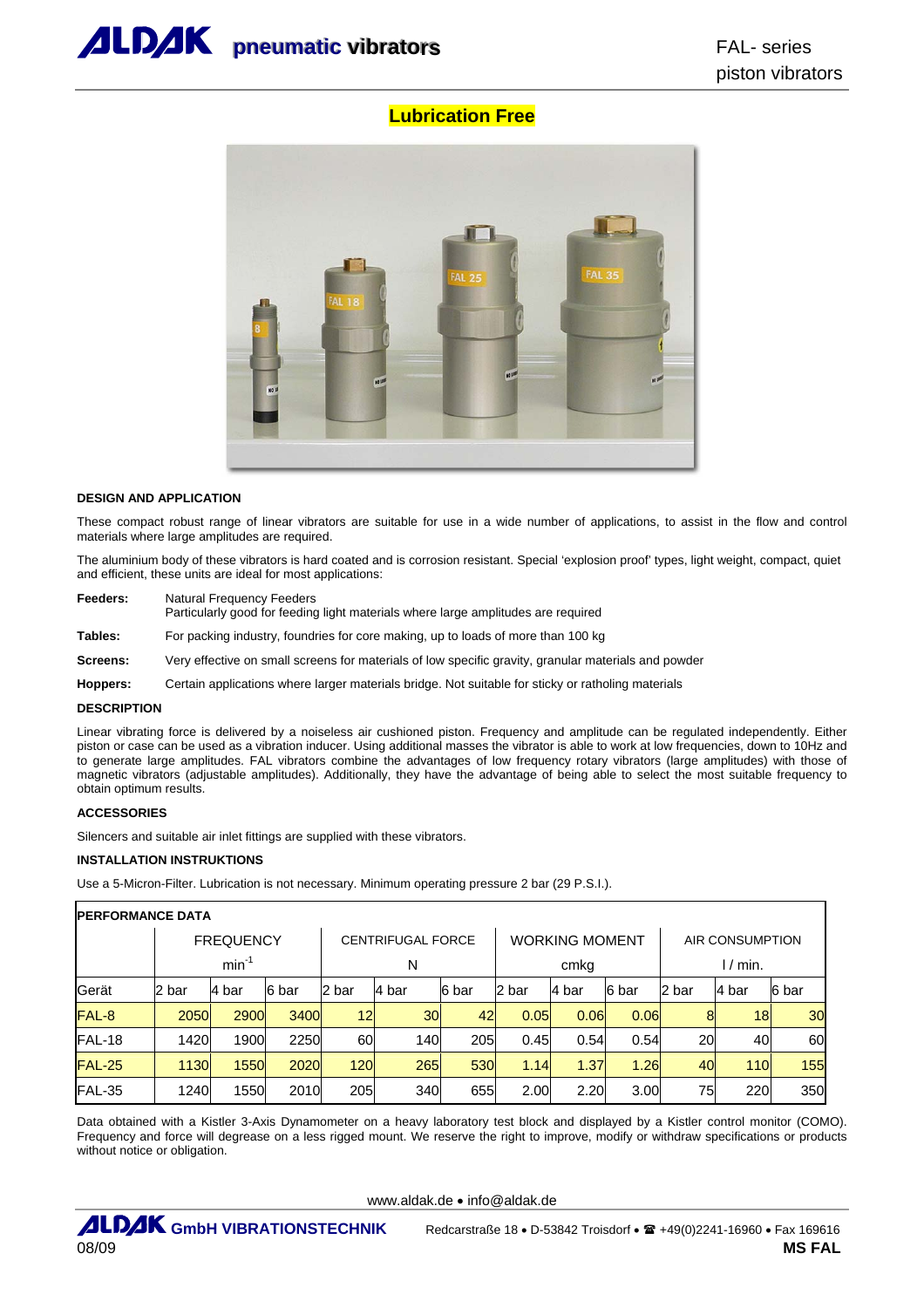

|                                                   | <b>DIMENSIONS in mm</b> |           |                                                                     |                |    |                         |                |     |  |                                              |    |                |                       |                                                        |  |                | weight/<br>body     | weight/ total<br>piston weight |                     |             |
|---------------------------------------------------|-------------------------|-----------|---------------------------------------------------------------------|----------------|----|-------------------------|----------------|-----|--|----------------------------------------------|----|----------------|-----------------------|--------------------------------------------------------|--|----------------|---------------------|--------------------------------|---------------------|-------------|
| model                                             |                         | L1        | 12                                                                  | L <sub>3</sub> | S. | D                       | D <sub>1</sub> |     |  | D <sub>2</sub> D <sub>3</sub> T <sub>1</sub> | T2 | T <sub>3</sub> | T <sub>4</sub>        | T5                                                     |  |                | IM 1 IM 2 ISW ISW1  | kg                             | kg                  | kg          |
| FAL-8                                             |                         | 91.0 47.0 |                                                                     |                |    | 74.0 5.0 27.0 25.0 20.0 |                | 8.0 |  |                                              |    |                |                       | M 6   M 5   M 5   M 5  M 20 x 1.5 10.0 15.0  7.0  23.0 |  |                |                     |                                | $0.051$ 0.036 0.100 |             |
| FAL-18   117.0 64.5 99.5 8.0 38.0 53.0 48.0 18.0  |                         |           |                                                                     |                |    |                         |                |     |  |                                              |    |                | M 10 M 10 G1/8" G1/8" |                                                        |  |                | 13.0 24.0 14.0 50.0 |                                | 0.450 0.245 0.730   |             |
| FAL-25   139.0 75.0 121.0 8.0 42.0 69.0 60.0 25.0 |                         |           |                                                                     |                |    |                         |                |     |  |                                              |    |                | M 16 M 16 G1/4" G1/4" |                                                        |  |                | 14.0 23.0 22.0 65.0 | 0.780                          |                     | 0.560 1.410 |
| <b>FAL-35</b>                                     |                         |           | 140.0 73.0 122.0 12.0 43.0 88.0 78.0 35.0 8.0 M 16 M 16 G1/4" G1/4" |                |    |                         |                |     |  |                                              |    |                |                       |                                                        |  | 14.0 25.0 27.0 |                     | 1.130                          |                     | .250 2.560  |